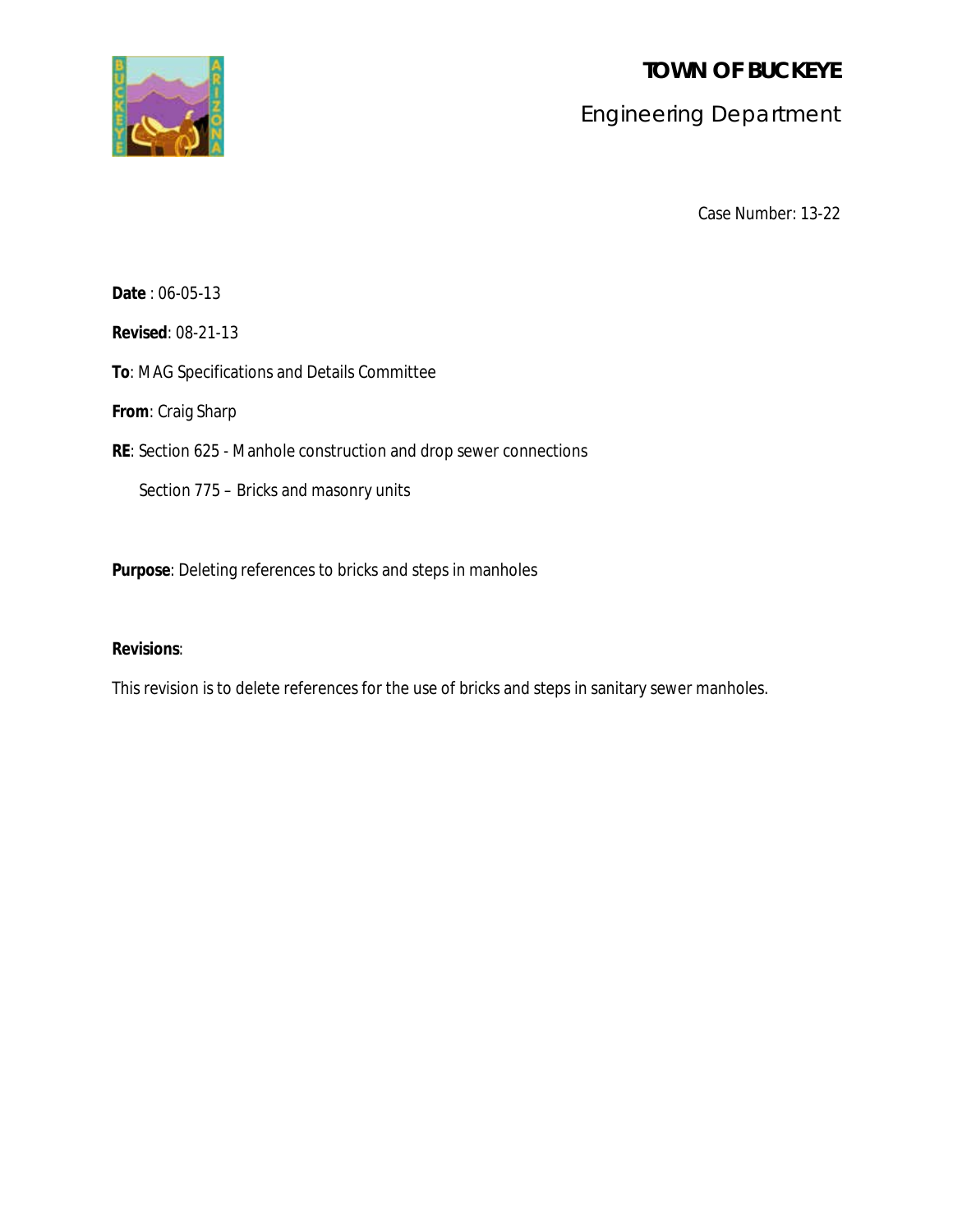## **MANHOLE CONSTRUCTION AND DROP SEWER CONNECTIONS**

#### **625.1 DESCRIPTION:**

**625.1.1 Sewer Manholes:** Construction shall consist of furnishing all materials and constructing manholes complete in place, as detailed, including foundation walls, east iron steps, manhole frames, covers, and any incidentals thereto, at locations shown on the plans.

**625.1.2 Drop Sewer Connections:** Construction shall consist of furnishing all materials and constructing drop sewer connections complete in place as detailed, including foundation materials, pipe, and any incidentals thereto, at locations shown on the plans.

## **625.2 MATERIALS:**

Unless otherwise shown on the plans or specified in the special provisions, materials to be used shall conform with the following:

Bricks for manholes Section 775shall not be used.

Cement mortar for manholes Class D, Section 776.

Concrete for manholes Class A, for drop sewer connection Class C, Section 725.

Pipe used in manholes or drop sewer connections shall comply with pipe requirements of Section 615.

Manhole frame, cover and steps Section 787 and cast in accordance with standard details.

Plastic manhole steps, which conform to O.S.H.A. and A.S.T.M. C-487 requirements, and steel manhole steps, which are completely encapsulated in corrosion resistant rubber and conform to O.S.H.A. and A.S.T.M. C-478 requirements, may be substituted for cast iron manhole steps. The manufacturer shall furnish the Engineer a certification indicating conformance. Manhole steps shall not be used.

#### **625.3 CONSTRUCTION METHODS:**

**625.3.1 Manholes:** Manholes shall be constructed of brick, of precast concrete sections, or of cast in place concrete, with cast iron manhole steps, and frames and covers, in accordance with the standard details. The invert channels shall be smooth and semi-circular in shape, conforming to the inside of the adjacent sewer sections. Changes in direction of flow shall be made with a smooth curve, having a consistent radius as large as the manhole will permit with no angel points. Changes in size and grade of the channels shall be made gradually, and evenly, and uniformly throughout the manhole base.

Invert channels may shall be formed of concrete and or brick masonry haveing a smooth mortared surface, may be half tile laid in concrete or brick, or may be constructed by laying full section of sewer pipe through the manhole and breaking out the top half after the surrounding concrete or brick masonry has hardened. The floor bench of the manhole outside the channels shall be smoothed and shall slope towards the channels.

The excavation shall be in such a manor, access is maintained around the manhole base before, during, and after placement of the manhole. made cylindrical to a diameter sufficient in size to permit sheeting if necessary and leave room that the bricks may be laid in a workmanlike manner and the outside mortar coat properly applied or the precast concrete sections or forms may be properly assembled.

A concrete foundation of Class A concrete shall be poured in accordance with the Standard Details and Section 505.

Brickwork shall not be laid upon a concrete foundation less than 24 hours after such foundation has been poured. No brickwork shall be laid in water, nor, except as prescribed for curing, shall water be allowed to stand or run on any brickwork until the mortar has thoroughly set. Where new work is joined to existing unfinished work, the contact surfaces of the latter shall be thoroughly cleaned and moistened.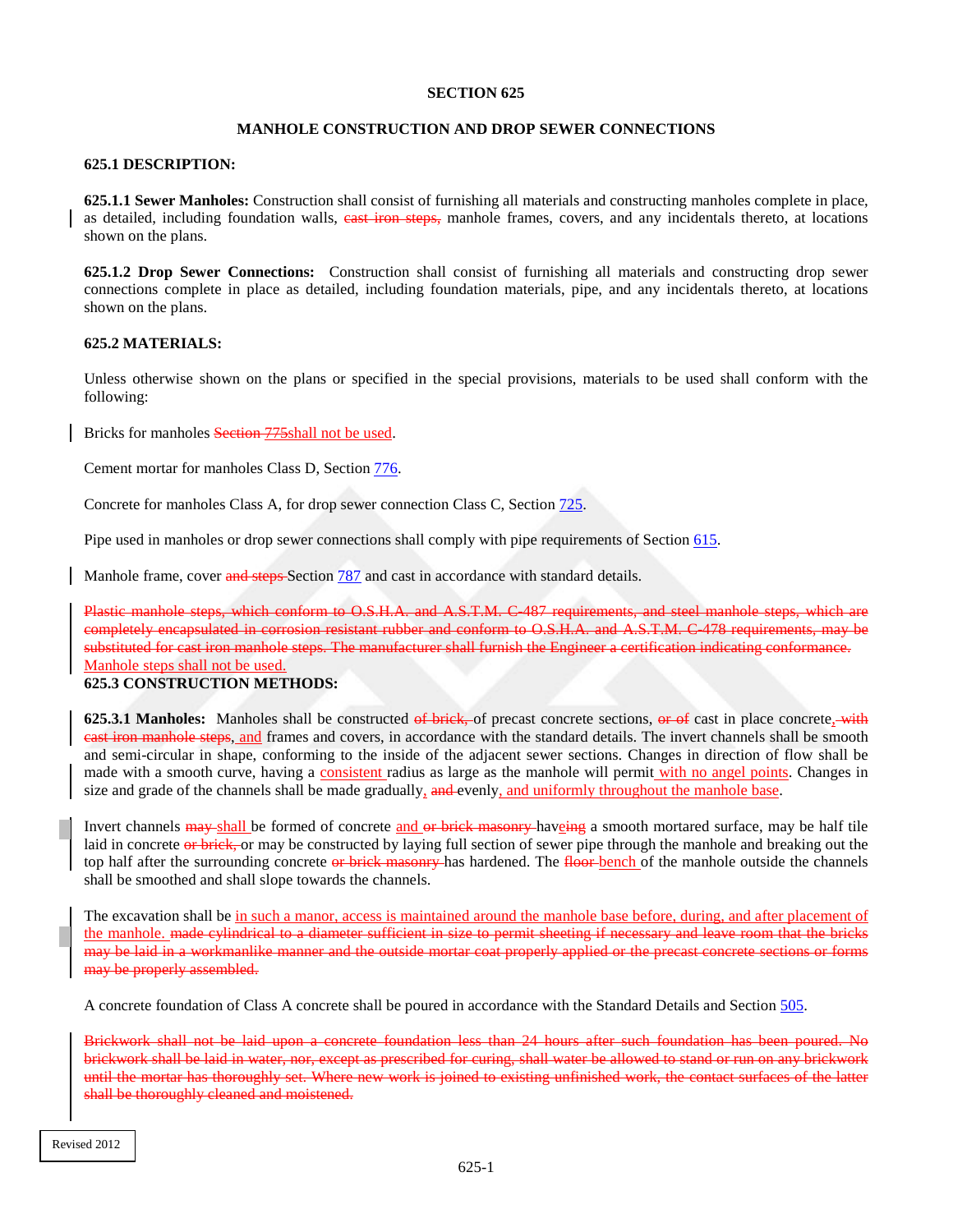Bricks shall be thoroughly moistened prior to placing, and shall be laid in full cement mortar beds. Every course may be a header course, but at least every fourth course shall be a header course. The horizontal cross-section of the manhole shall be circular unless otherwise called for on the plans or standard details. An oval or egg-shaped section will not be permitted. A double row-lock course of brick in the manhole wall shall be arched over the top half of the circumference of all inlet and outlet pipes. The brick manholes shall be mortared outside with ½ inch of cement mortar as shown on the standard details. Inside of brick wall shall be neatly pointed. The mortar coat shall be cured with a liquid membrane-forming compound conforming with Section 726 immediately after mortar has been placed and finished.

Frame and Cover. All machined surfaces on the frame and cover shall be such that the cover will lie flat in any position in the frame and have a uniform bearing through its entire circumference. Any frame and cover which creates any noise when passed over by automobiles shall be replaced. Frames shall be set firmly in a bed of mortar true to line and grade, all as shown on the plans and as called for in these specifications.

Backfilling shall be done in accordance with the requirements for trench backfilling as stated in Section 601.

**625.3.2 Drop Sewer Connections:** Drop sewer connections shall be constructed in conformance with standard details, as the case may be.

Backfilling shall be done in accordance with the requirements for trench backfilling as stated in Section 601.

## **625.4 MEASUREMENT:**

Measurement will be per manhole installed, complete in place, regardless of depth.

## **625.5 PAYMENT:**

Payment will be made at the contract unit price bid for each accepted manhole, and shall be compensation in full for furnishing and installing manhole, complete, with formed or pre-cast inverts, concrete foundation, sanitary sewer drop connections ladder rungs, sheeting and bracing, removal of obstructions cast iron frame and cover, excavation and backfill, paving cut replacement in excess of the applicable pay widths authorized in Section 336, and any incidentals thereto, in conformance with the plans and specifications.

Payment will be made at the unit price bid each, and shall be compensation in full for furnishing and installing vitrified clay pipe sanitary sewer drop connections, concrete encasement, excavation, backfilling, water settling, compaction, sheeting and bracing, removal of obstructions, paving cut replacement, in excess of the applicable pay widths authorized in Section 336, testing, and all work incidental thereto in conformance with the plans and specifications.

**-** *End of Section* -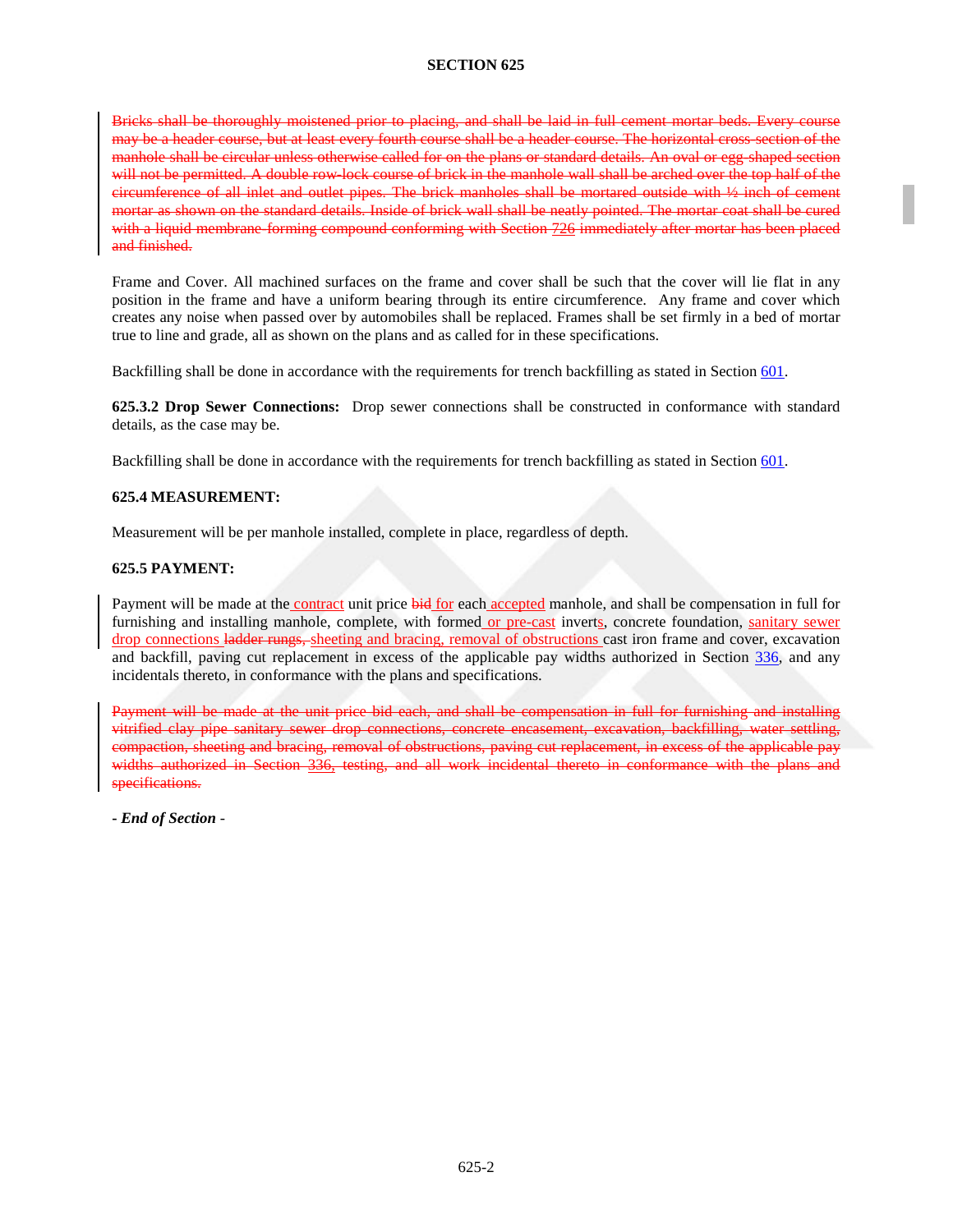#### **BRICK AND CONCRETE MASONRY UNITS (BLOCKS)**

# **775.1 BRICK:**

Brick shall be whole, sound, and hard burned and shall give a clear ringing sound when struck together. They shall be uniform in quality and shall be culled or sorted before delivery to the work.

**775.1.1 Manhole Brick:** Sewer and water manhole bBrick shall conform, except for dimensional tolerances, to the requirements of ASTM C32, Grade MM.

Manhole bBrick shall conform to Table 775-1.

| <b>TABLE 775-1</b>                                  |                     |                     |                      |
|-----------------------------------------------------|---------------------|---------------------|----------------------|
| <b>MANHOLE BRICK DIMENSIONS</b>                     |                     |                     |                      |
| <b>Brick</b>                                        | <b>Inches Depth</b> | <b>Inches Width</b> | <b>Inches Length</b> |
| <b>Standard Size</b><br><b>Allowable Variations</b> | 21/4<br>$\pm 1/8$   | 31/2<br>$\pm 1/8$   | 71/2<br>$+1/4$       |

The following paragraphs shall be added to the section on visual inspection:

No individual brick shall be rejected unless it shows visual evidence of major cracking. A major crack is defined as one that has at least one complete separation, for a distance of 1 3/4 inches, through the brick in any direction, including any cored area. Such a crack shall be regarded as affecting the serviceability of the brick and shall be rejected and not used in the structure.

Fifty bricks may be sampled at random intervals from any cube for visual inspection. Of the 50 samples, 45 must pass visual inspection for major cracks. Should less than 45 pass, the cube of brick shall be rejected and the brick must not be used in the structure.

**775.1.2 Building Brick:** Building brick shall conform to the requirements of ASTM C62, grade MW.

**775.1.3 Facing Brick:** Facing brick shall conform to the requirements of ASTM C216, Grade MW, Type FBS. The size, color, and texture shall be as specified on the plans or as approved by the Engineer.

### **775.2 CONCRETE MASONRY UNITS:**

Unless otherwise noted on the plans or special provisions, concrete masonry units shall conform to ASTM C90, Normal Weight, Type I with a minimum compressive strength of 1900 psi.

The units shall be fully cured and shall have been made not less than 28 days prior to delivery.

The moisture content at the time of delivery shall not exceed 30 percent of the minimum absorption value of the units. The Contractor shall provide any protection he deems necessary to maintain the units in this condition until time of use.

The linear change from saturated to cool oven dry shall not exceed 0.0054 inches per linear foot or 0.045 of 1 percent conducted in accordance with test method in ASTM C426.

The units shall be made with normal weight aggregate conforming to ASTM C33.

The nominal size of the units shall be as indicated on the plans. The overall dimensions for width, height and length shall differ by not more than  $\pm 1/8$  inch from the specified standard dimensions. Standard dimensions of units are the manufacturer's designated dimensions. Nominal dimensions of units are equal to the standard dimensions plus the thickness of one mortar joint.

No less than 5 samples of the units shall be submitted to the Engineer for approval and to show the full variance of texture and full range of color. Units used in the work shall match the approved samples. These samples may be tested for strength.